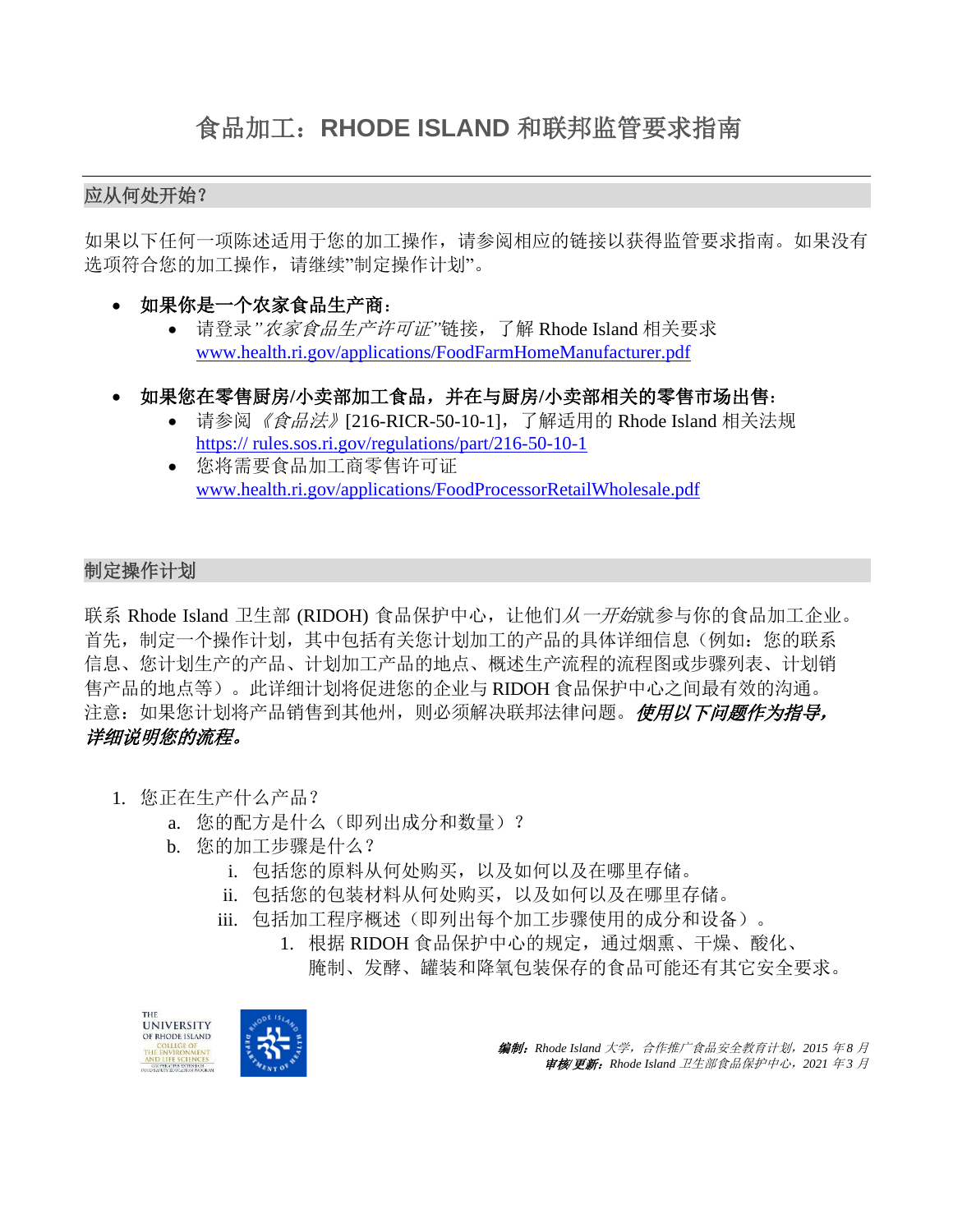- iv. 包括产品如何包装和标记。
	- 1. 您将需要填写并提交一份[《食品标签审批表》](https://www.health.ri.gov/forms/approval/FoodLabel.pdf)
	- 2. 您需要包括一份产品标签副本。
	- 3. 必须遵守联邦标签要求。欲了解更多信息:
		- a. [https://www.fda.gov/media/81606/download](http://www.fda.gov/Food/GuidanceRegulation/GuidanceDocumentsRegulatoryInformation/LabelingNutrition/ucm2006828.htm)
		- b. [www.fsis.usda.gov/labels](http://www.fsis.usda.gov/labels)
- v. 包括产品存储方式和位置。
	- 1. 您的产品是否耐贮藏?耐贮藏食品不需要时间/温度控制来保障食品安 全。有些示例可能是经过热加工后 Aw<0.85 的食品或 pH<4.6 的酸化食品。否则, Aw、pH和/或热加工的相互作用必须由工艺主管部 门考虑和评估。所有耐贮藏食品都应由工艺主管部门进行评估,以确 保食品安全参数正确(有关工艺主管部门的信息,请参阅第9页)。
	- 2. 您的产品是需要温度控制以保障安全的食品吗?
		- a. 如果是,您将如何保持温度控制?
- 2. 您在哪里加工产品?
	- **a.** 您的加工场所是新建的还是经过翻新的现有场所?在通过 **RIDOH**  食品保护中心和城市或城镇的审核与批准之前,切勿开始施工!
		- i. 对于新建机构,请务必在申请许可前获得相应的批准和许可,具体内容请登 录: [www.health.ri.gov/food/for/newfoodestablishments](https://health.ri.gov/food/for/newfoodestablishments/)
		- ii. 对于超过场所价值 50% 的新建工程和翻新工程, 您必须填写并提交一份*《建筑申请表》*:这是一个场所计划审核表, 可点击以下链接获取:[www.health.ri.gov/applications/FoodEstablishment](http://www.health.ri.gov/applications/FoodEstablishment%0bNewConstruction.pdf) [NewConstruction.pdf](http://www.health.ri.gov/applications/FoodEstablishment%0bNewConstruction.pdf)
	- b. 您使用什么场所来加工您的产品?
		- i. 您使用的是孵化器厨房吗?
			- 1. 如果是,您需要向 RIDOH 食品保护中心提供:
				- a. 租赁协议副本。
				- b. 场所名称和地址。
		- ii. 您是否使用共享/小卖部许可的厨房?
			- 1. 如果是,您需要向 RIDOH 食品保护中心提供:
				- a. 一封详细说明操作协议的信件。
				- b. 场所名称和地址。
		- iii. 您是否使用代加工厂?
		- 1. 如果是且他们在本州内, 您将需要向 RIDOH

食品保护中心提供场所名称和地址。

- iv. 您是否使用现有的零售机构进行加工?
	- 1. 如果是,您需要向 RIDOH 食品保护中心提供:
		- a. 场所名称和地址。
		- b. 如果您不是该场所的所有者,则您需要提供一封详细说明操作 协议的信件,其中包括操作时间。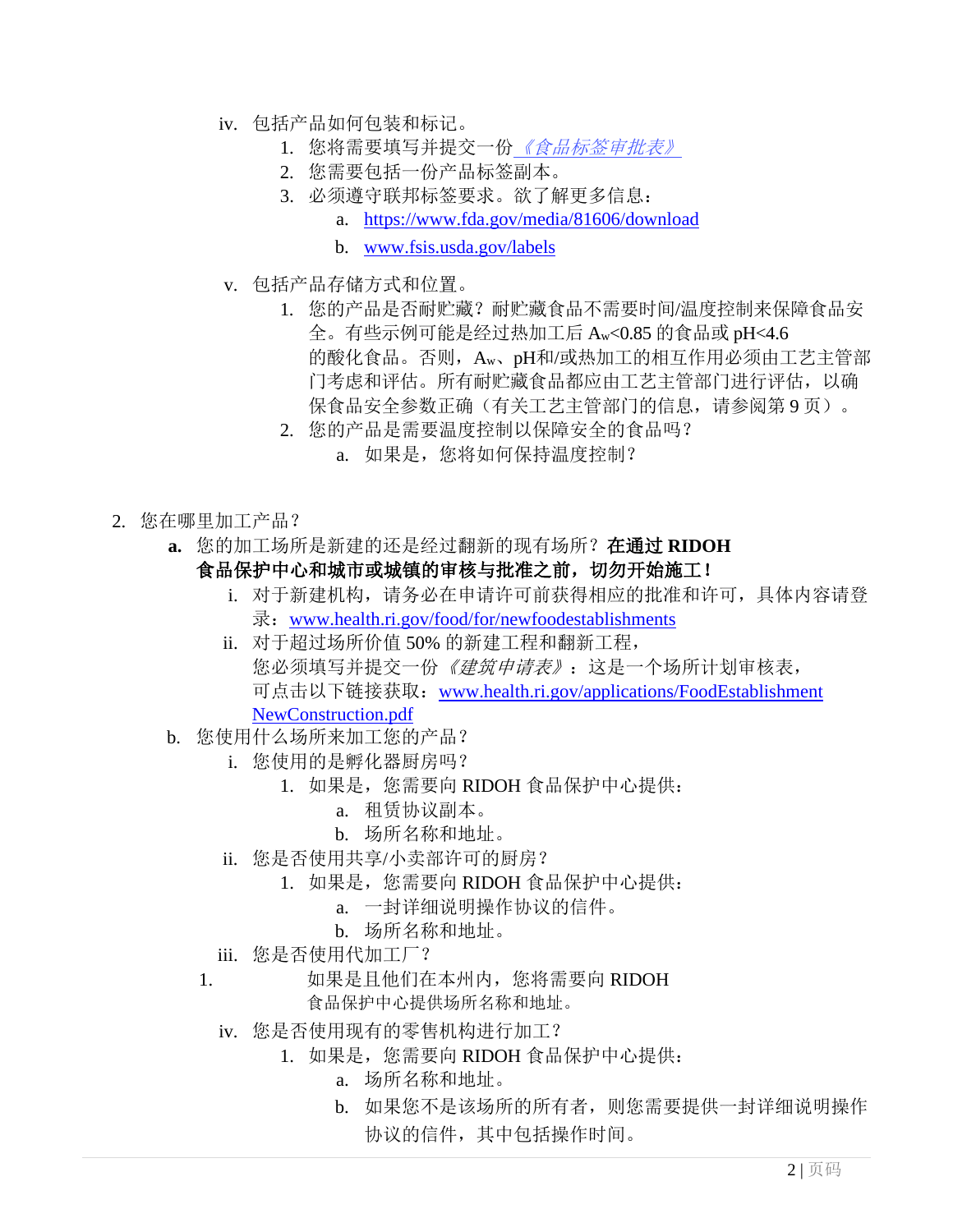- v. 您是否使用现有的许可加工场所?
	- 1. 如果是,您需要向 RIDOH 食品保护中心提供:
		- a. 场所名称和地址。
		- b. 如果您不是该场所的所有者,则您需要提供一封详细说明操作 协议的信件,其中包括操作时间。
- 3. 您的产品销售对象是谁?
	- a. 产品是否会在州内销售?
	- b. 产品是否会销往州外?
	- c. 您的产品会直接销售给消费者吗?
	- d. 您的产品会出售给批发商吗?

#### **RIDOH** 食品保护中心

#### 食品生产销售许可证

**[http://health.ri.gov/licenses/detail.php?id=254#](http://health.ri.gov/licenses/detail.php?id=254)**

- 食品加工商和分销商:批发和零售。本许可证适用于生产烘焙食品的食品加工商、海产品加 工商、肉类/家禽加工商、奶酪和各种食品加工商,以及重新包装产品的加工商。 [www.health.ri.gov/applications/FoodProcessorRetailWholesale.pdf](https://www.health.ri.gov/applications/FoodProcessorRetailWholesale.pdf)
	- o 食品加工商 零售,州内
	- o 食品加工商 批发,州内
	- o 食品加工商 批发,州外
	- o 食品分销商 州内
	- o 食品分销商 州外
- 食品加工商:苹果酒 [www.health.ri.gov/applications/FoodProcessorBottlerAppleCider.pdf](https://www.health.ri.gov/applications/FoodProcessorBottlerAppleCider.pdf)
- 食品加工商:瓶装商、 罐头制造商 [www.health.ri.gov/applications/FoodBottlerCanner.pdf](https://www.health.ri.gov/applications/FoodBottlerCanner.pdf)
- 食品加工商:肉类和家禽 [www.health.ri.gov/applications/MeatPoultryProcessor.pdf](https://www.health.ri.gov/applications/MeatPoultryProcessor.pdf)
- 农场仓库(肉类产品)许可证允许农民将其动物带到美国农业部的屠宰场,然后带到有许可 证的肉类包装厂进行肉类包装和冷冻。 [www.health.ri.gov/applications/FarmWarehouseMeatProducts.pdf](https://www.health.ri.gov/applications/FarmWarehouseMeatProducts.pdf)
- 贝类业务托运人、转运人、重新包装商、去壳工/包装工的"经销商许可证" [www.health.ri.gov/applications/ShellfishBusiness.pdf](http://www.health.ri.gov/applications/ShellfishBusiness.pdf)
- 乳品经营许可证:牛奶生产商 [www.health.ri.gov/applications/DairyMilkProducer.pdf](http://www.health.ri.gov/applications/DairyMilkProducer.pdf)
- 乳品经营许可证:牛奶加工商 [www.health.ri.gov/applications/DairyMilkProcessorDistributor.pdf](https://www.health.ri.gov/applications/DairyMilkProcessorDistributor.pdf)
- 餐饮服务流动许可证允许流动餐车经营者销售食品。 [www.health.ri.gov/applications/FoodMobileService.pdf](http://www.health.ri.gov/applications/FoodMobileService.pdf)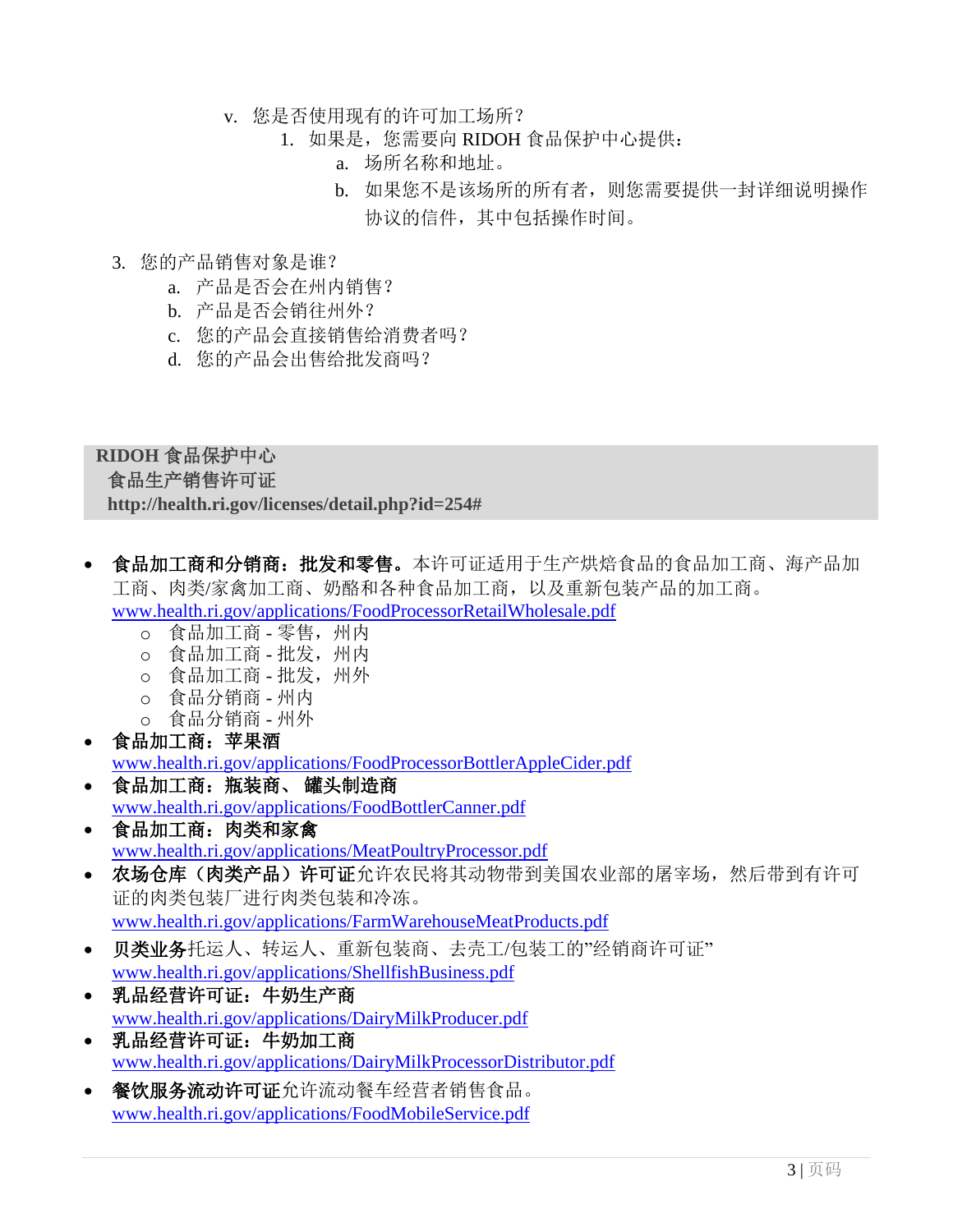• 零售食品小贩许可证 – 允许产品从批准的来源(许可零售或批发场所)转移, 以便直接销售给其他站点的消费者。 [www.health.ri.gov/applications/FoodRetailPeddler.pdf](http://www.health.ri.gov/applications/FoodRetailPeddler.pdf)

#### 商品特定法规

- 预防性控制
	- 有关人类食品的现行良好生产规范、危害分析和基于风险的预防性控制: <https://www.accessdata.fda.gov/scripts/cdrh/cfdocs/cfcfr/> CFRSearch.cfm?CFRPart=117
	- 必*需:* 预防性控制合格人员培训
		- 食品安全预防控制联盟: [https://www.ifsh.iit.edu/fspca/fspca-](https://www.ifsh.iit.edu/fspca/fspca-preventive-controls-human-food) preventive-control[s](https://www.ifsh.iit.edu/fspca/fspca-preventive-controls-human-food)[human-food](https://www.ifsh.iit.edu/fspca/fspca-preventive-controls-human-food)
		- Rhode Island 大学食品安全与教育计划: Nicole Richard, 401-874-2977 或 [nicolerichard@uri.edu](mailto:nicolerichard@uri.edu)
		- 东北食品安全促进中心 (NECAFS): <https://www.uvm.edu/extension/necafs>
- 海产品和贝类
	- 海产品 HACCP [管理规定](http://www.afdo.org/seafoodhaccp) [鱼](http://www.afdo.org/seafoodhaccp)类和渔业产品的安全卫生加工和进口程序 https://federalregister.gov/a/95-30332 https://rules.sos.ri.gov/regulations/part/216-50-10-4
	- 必需: 海产品和贝类培训和 HACCP 计划
		- 海产品 HACCP 培训: [www.afdo.org/seafoodhaccp](http://www.afdo.org/seafoodhaccp) [https://www.fisheries.noaa.gov/national/seafood-commerce-certification/3-](http://www.fisheries.noaa.gov/national/seafood-commerce-certification/3-)日基本 - 海鲜 - 哈奇普 - 车间
		- 在线培训课程和第 2 部分后续研讨会: <http://seafoodhaccp.cornell.edu/Intro/index.html>
		- [Rhode Island](https://www.fda.gov/media/99451/download) [大学食品安全与教](https://www.fda.gov/media/99451/download)育计划: Nicole Richard, 401-874-2977 或 [nicolerichard@uri.edu](mailto:nicolerichard@uri.edu)
	- 贝类经销商
		- 2015 年示范条例 [https://www.fda.gov/media/98328/download](http://www.fda.gov/media/98328/download)
- 乳品
	- "A" 级巴氏杀菌牛奶条例 (PMO) 2015 [https://www.fda.gov/media/99451/download](http://www.fda.gov/media/99451/download)
	- 肉类**/**家禽
		- 肉类和家禽 HACCP 管理条例 病原菌灭活;危害分析和关键控制点 (HACCP) 系统最终规则 [www.fsis.usda.gov/OPPDE/rdad/FRPubs/93-016F.pdf](http://www.fsis.usda.gov/OPPDE/rdad/FRPubs/93-016F.pdf) https://rules.sos.ri.gov/regulations/part/216-50-10-4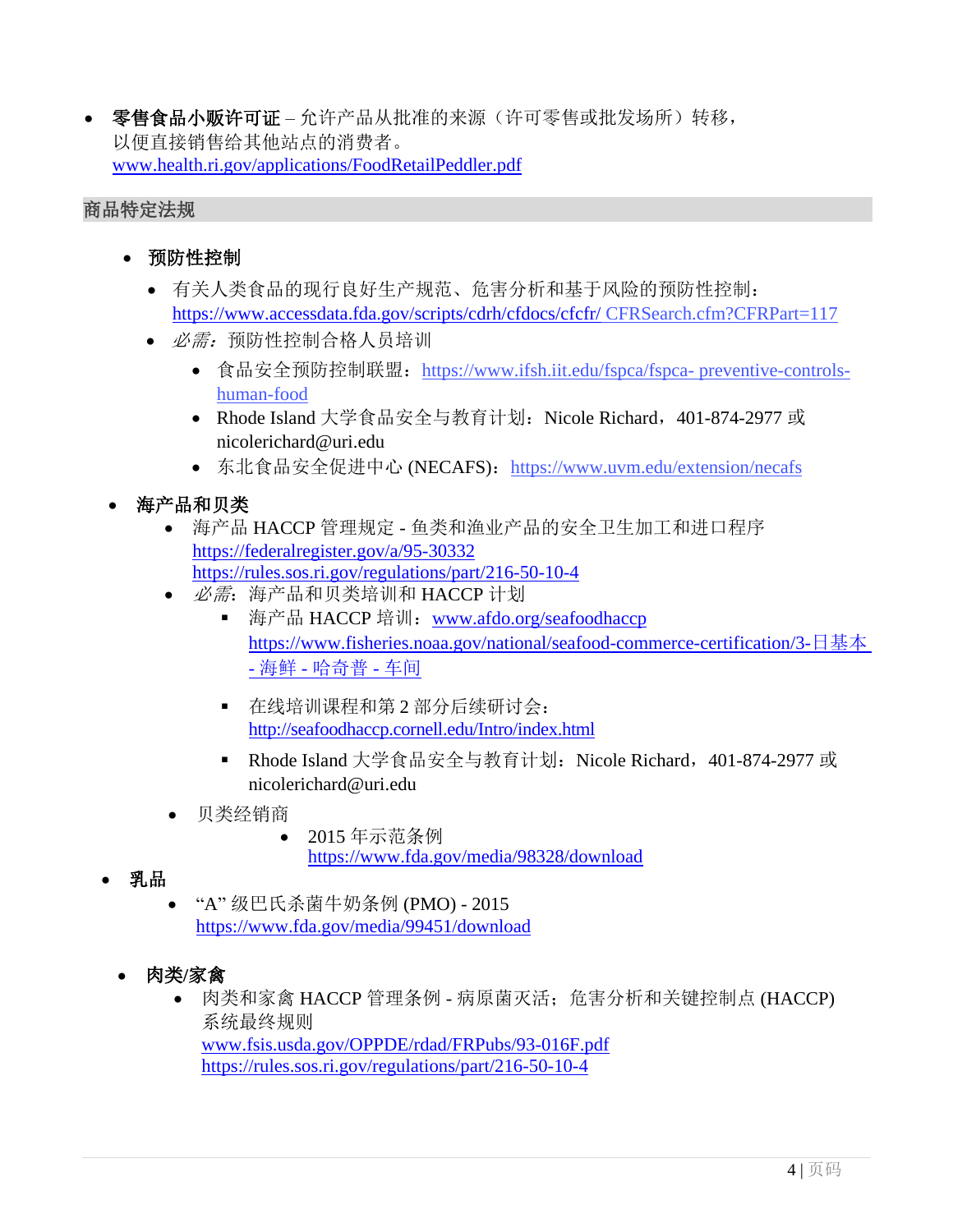- 必需: 培训和 HACCP 计划
	- 肉类和家禽 HACCP 培训计划
		- 康涅狄格大学: <http://cag.uconn.edu/nutsci/nutsci/foodsafety/> [Home\\_Page/Courses\\_and\\_Workshops/HACCP\\_Training\\_37\\_560232764.](http://www.cag.uconn.edu/nutsci/nutsci/foodsafety/Food_Processing_landing_page/Processing_Meat_%26_Poultry/HACCP.php) [pdf](http://www.cag.uconn.edu/nutsci/nutsci/foodsafety/Food_Processing_landing_page/Processing_Meat_%26_Poultry/HACCP.php)
		- [缅因大学:](http://www.cag.uconn.edu/nutsci/nutsci/foodsafety/Food_Processing_landing_page/Processing_Meat_%26_Poultry/HACCP.php) <http://umaine.edu/food-health/food-safety/>
		- 宾夕法尼亚州立大学: [http://extension.psu.edu/food/safety/courses/hazar](http://extension.psu.edu/food/safety/courses/hazard-analysis-critical-) [d-analysis-critical-](http://extension.psu.edu/food/safety/courses/hazard-analysis-critical-) [control-point-haccp-for-meat-and-poultry-processors](http://umaine.edu/food-health/food-safety/)
		- 国际 HACCP 联盟: [www.haccpalliance.org/sub/index.html](http://www.haccpalliance.org/sub/index.html)
	- 康涅狄格大学 [农业、卫生与自然资源学院,](http://extension.psu.edu/food/safety/courses/hazard-analysis-critical-control-point-haccp-for-meat-and-poultry-processors)Indu Upadhyaya; 860-871-0776; [indu.upadhyaya@uconn.edu](mailto:indu.upadhyaya@uconn.edu)
	- 流动加工设备根据情况获得许可。要求包括:
		- 经批准的水源
		- 食品加工商许可证 [www.health.ri.gov/applications/FoodProcessorRetailWholesale.pdf](https://www.health.ri.gov/applications/FoodProcessorRetailWholesale.pdf)
		- 您是否使用共享/小卖部许可的厨房?如果是, 您需要向 RIDOH [食品保护中心提供:](http://www.health.ri.gov/applications/FoodMobileService.pdf)
			- [一封详细说明操作协议的信件。](http://www.health.ri.gov/applications/FoodRetailPeddler.pdf)
			- 场所名称和地址。
		- 零售食品小贩许可证或餐饮服务流动许可证
			- <https://health.ri.gov/applications/FoodMobileService.pdf>
			- <https://health.ri.gov/applications/FoodRetailPeddler.pdf>

### • 果汁

- 果汁 HACCP 管理规定 果汁的安全卫生加工和进口程序 https://federalregister.gov/a/01-1291
	- 如果批发销售,果汁必须根据 HACCP 计划讲行加工, 其中包括参加果汁 HACCP 培训。
	- 如果直接销售给消费者, 则建议按照规定实施果汁 HACCP 计划和巴氏杀菌,以确[保安全。如果不是,则要求提供关于病原体风险的消](https://foodscience.cals.cornell.edu/extension/fruits-vegetables-cider-juice/juice-haccp-certification-course)费者忠 告。
- $\mathscr{B}$  = 培训和 HACCP 计划
	- [康奈尔大学果汁](http://www.crec.ifas.ufl.edu/extension/workshops/registration.shtml) HACCP 培训计划 https://foodscience.cals.cornell.edu/extension/fruits-vegetables-cider-juice/juicehaccp-certification-course
	- 佛罗里达大学果汁 HACCP 培训计划 [www.crec.ifas.ufl.edu/extension/workshops/registration.shtml](http://www.crec.ifas.ufl.edu/extension/workshops/registration.shtml)
- 有些食品保存工艺可能有州加工要求。示例包括通过烟熏、干燥、酸化、腌制、发酵、罐 装和其他降氧包装保存的食品。
	- 与食品保护办公室交谈。这些产品可能需要工艺主管部门进行工艺审查和批准。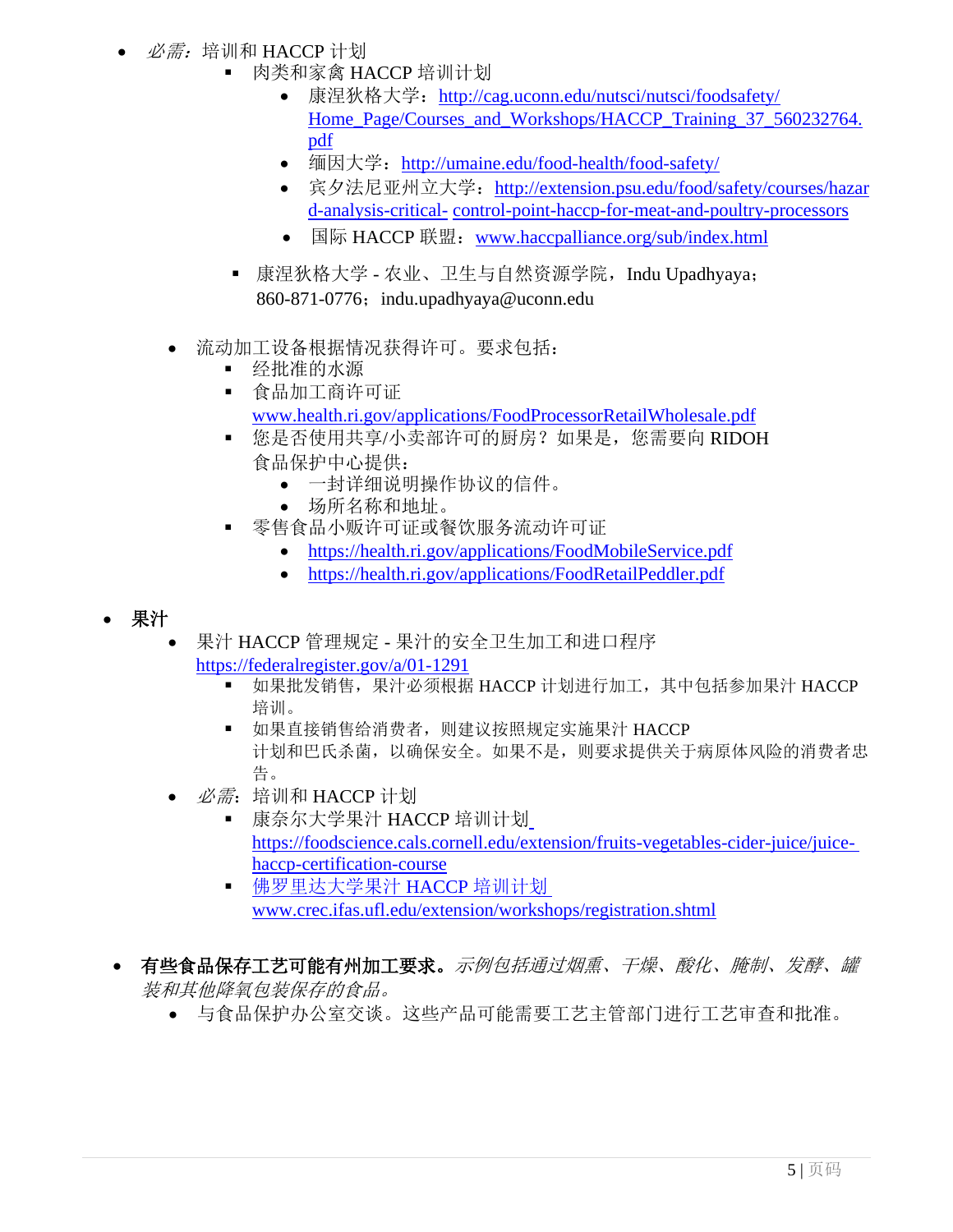### 其他食品安全考虑事项:

- 您是否有"清洁和卫生"协议? 请参阅下面的资源列表 *– GMP* 和卫生;食品法
- 你知道什么是食品过敏原以及如何防止交叉接触吗? 请参阅下面的资源列表 *–* 食品过敏原;*GMP* 和卫生;食品法
- 您是否有召回计划(例如,在召回时保留一份客户和供应商名单)? 请参阅下面的资源列表 *–* 召回和回溯
- 你有足够的保险吗? 请参阅下面的资源列表 **-** 食品企业家保险

#### 来源:

## 良好生产规范 **(GMP)** 和卫生

- 有关生产包装或存放人类食品的现行良好生产规范的规章制度 [216-RICR-50-10-4] https://rules.sos.ri.gov/regulations/part/216-50-10-4
- 食品加工和食品保存卫生计划的基本要素 <https://edis.ifas.ufl.edu/pdffiles/FS/FS07700.pdf>
- 食品加工和保存作业设备清洁和消毒的基本要素 <https://edis.ifas.ufl.edu/fs077>

# 食品法

• 食品法 [216-RICR-50-10-1] https://rules.sos.ri.gov/regulations/part/216-50-10-1

## 食[品标签](https://edis.ifas.ufl.edu/fs077)

- 21 CFR 101- 食品标签 <https://www.accessdata.fda.gov/scripts/cdrh/cfdocs/cfcfr/CFRSearch.cfm?CFRPart=101>
- FDA 食品标签指南: <https://www.fda.gov/media/81606/download>
- USDA FSIS 标签指南: [www.fsis.usda.gov/labels](http://www.fsis.usda.gov/labels)

## 肉类和家禽

- 有关肉类和家禽 HACCP 的 USDA FSIS 合规指南索引 <https://www.fsis.usda.gov/wps/portal/fsis/topics/regulatory-compliance/guidelines>
- 专门针对小型和非常小型工厂所有者/经营者的信息 [www.fsis.usda.gov/wps/portal/fsis/topics/regulatory-compliance/haccp/small-and-very-small](http://www.fsis.usda.gov/wps/portal/fsis/topics/regulatory-compliance/haccp/small-and-very-small-)plant-outreach
- UCONN 肉类和家禽 HACCP 资源列表 http://www.cag.uconn.edu/nutsci/nutsci/foodsafety/Food Processing landing page/ [Processing\\_Meat\\_/\\_Poultry/HACCP.php](http://www.cag.uconn.edu/nutsci/nutsci/foodsafety/Food_Processing_landing_page/Processing_Meat_%26_Poultry/HACCP.php)

## 果汁

• FDA 果汁 HACCP 资源 [www.fda.gov/Food/GuidanceRegulation/HACCP/ucm2006803.htm](http://www.fda.gov/Food/GuidanceRegulation/HACCP/ucm2006803.htm)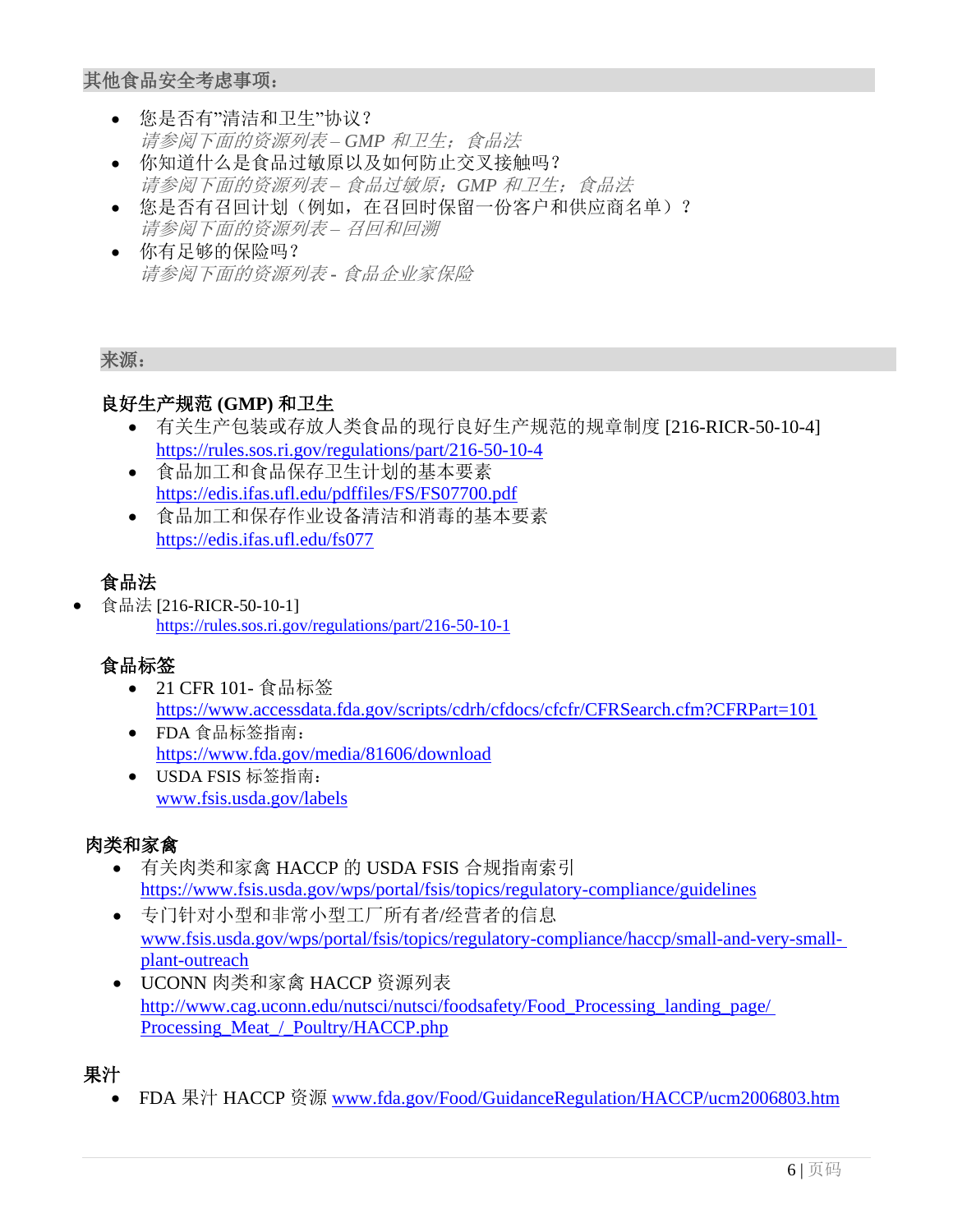## [海产品](http://www.fsis.usda.gov/wps/portal/fsis/topics/regulatory-compliance/haccp/small-and-very-small-plant-outreach)

- 《鱼类和渔业产品危害和控制指南》 2011 年 4 月第 4 修订版: <https://www.fda.gov/media/80637/download>
- 有关鱼类和渔业产品加工、储存和运输的最低标准[的规章制度](http://www.cag.uconn.edu/nutsci/nutsci/foodsafety/Food_Processing_landing_page/Processing_Meat_%26_Poultry/HACCP.php) [216-RICR-50-10-4] https://rules.sos.ri.gov/regulations/part/216-50-10-4
- RIDOH 食品保护中心贝类计划 [https://health.ri.gov/programs/detail.php?pgm\\_id=164](https://health.ri.gov/programs/detail.php?pgm_id=164)

## 食品过敏原

- 食品过敏研究和资源计划 有效过敏原控制计划的组成部分:食品加工商框架 https://farrp.unl.edu/allergencontrolfi
- 食品过敏研究与教育 食品生产商资源 <https://www.foodallergy.org/resources/food-manufacturers>
- Rhode Island 餐馆食品过敏意识 <http://webserver.rilin.state.ri.us/publiclaws12/law12408.htm>

## 召回和回溯

- FDA 行业指南:产品召回,包括清除和纠正 [https://www.fda.gov/regulatory](https://www.fda.gov/regulatory-information/search-fda-guidance-documents/product-recalls-including-removals-and-corrections)[information/search-fda-guidance-documents/ product-recalls-including-removals-and-corrections](https://www.fda.gov/regulatory-information/search-fda-guidance-documents/product-recalls-including-removals-and-corrections)
- [制定召回计划\(北卡罗莱纳州](https://farrp.unl.edu/allergencontrolfi)立大学) [http://fbns.ncsu.edu/extension\\_program/publications.html#acidifiedfoods](http://www.foodallergy.org/resources/food-manufacturers)

## 产品监控

• 选择和使用食品 pH 计 [http://pods.dasnr.okstate.edu/docushare/dsweb/Get/Document-](http://pods.dasnr.okstate.edu/docushare/dsweb/Get/Document-988/FAPC-117web.pdf)[988/FAPC-117web.pdf](http://pods.dasnr.okstate.edu/docushare/dsweb/Get/Document-988/FAPC-117web.pdf)

## 食品加工

- 酸性和酸化食品
	- o 酸化和低酸罐头食品商业加工商指南 [https:// www.fda.gov/food/guidance-documents](https://www.fda.gov/food/guidance-documents-regulatory-information-topic-food-and-dietary-supplements/acidified-low-acid-canned-foods-guidance-documents-regulatory-information)regulatory-information-topic-food-and- [dietary-supplements/acidified-low-acid-canned](https://www.fda.gov/food/guidance-documents-regulatory-information-topic-food-and-dietary-supplements/acidified-low-acid-canned-foods-guidance-documents-regulatory-information)[foods-guidance-documents-regulatory-](https://www.fda.gov/food/guidance-documents-regulatory-information-topic-food-and-dietary-supplements/acidified-low-acid-canned-foods-guidance-documents-regulatory-information) information
	- o 水果果冻:企业家食品加工系列(内布拉斯加大学林肯分校) <https://food.unl.edu/canning-jams-and-jellies>
	- o 配制调味料、酱汁和卤汁(北卡罗莱纳州立大学) [https://content.ces.ncsu.edu/acidified-foods-formulating-dressings-sauces-and-](https://content.ces.ncsu.edu/acidified-foods-formulating-dressings-sauces-and-%20marinades) marinades o 加工酸性和酸化食品
	- [https://aggie-horticulture.tamu.edu/food-technology/files/2012/03/ncsu](https://aggie-horticulture.tamu.edu/food-technology/files/2012/03/ncsu-%20edu_foodscience_extension_program_documents_acid_acidified_foods.pdf)[edu\\_foodscience\\_extension\\_program\\_documents\\_acid\\_acidified\\_foods.pdf](https://aggie-horticulture.tamu.edu/food-technology/files/2012/03/ncsu-%20edu_foodscience_extension_program_documents_acid_acidified_foods.pdf)

# • 食品安全

- o 制定酸化食品 HACCP [计划的考虑事项](http://ianrpubs.unl.edu/live/g1604/build/g1604.pdf) [http://fbns.ncsu.edu/extension\\_program/documents/acidified\\_haccp\\_considerations.pdf](http://fbns.ncsu.edu/extension_program/documents/acidified_haccp_considerations.pdf)
- o [热力杀菌工艺规程](http://fbns.ncsu.edu/extension_program/documents/acidified_formulating_dressings.pdf) https://fbns.ncsu.edu/extension\_program/documents[/entreprenerus\\_scheduled\\_processes.pdf](http://aggie-horticulture.tamu.edu/food-technology/files/2012/03/ncsu-edu_foodscience_extension_program_documents_acid_acidified_foods.pdf)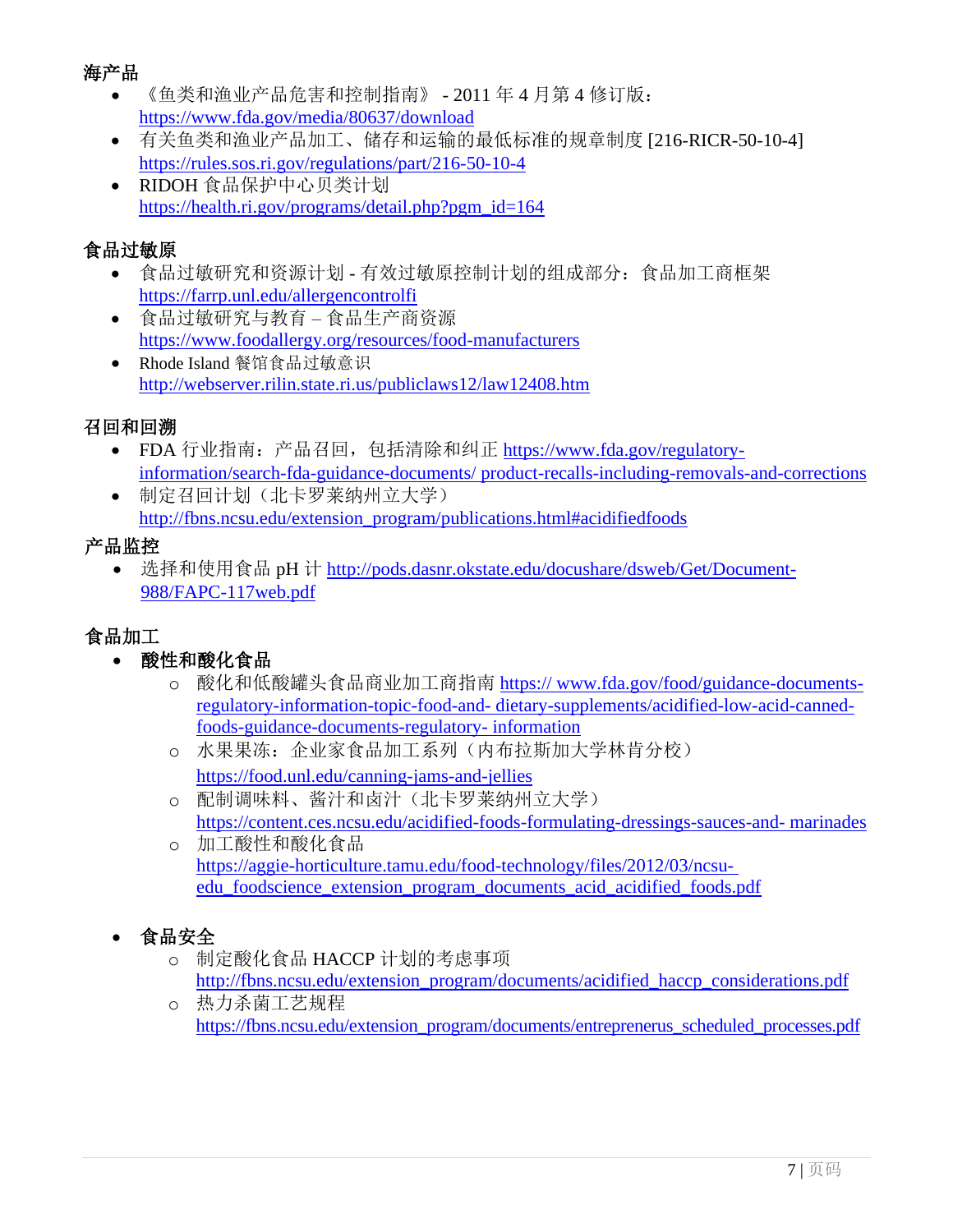## • 冷藏食品

- o 冷藏食品: 一些加工规则 https://fbns.ncsu.edu/extension\_program/ documents[/entrepreneurs\\_refrigerated\\_food\\_rules.pdf](http://fbns.ncsu.edu/extension_program/documents/acidified_haccp_considerations.pdf)
- o 延长冷藏食品的保质期 [http://fbns.ncsu.edu/extension\\_program/documents/foodsafety\\_extended\\_shelflife.pdf](http://fbns.ncsu.edu/extension_program/documents/entreprenerus_scheduled_processes.pdf)
- 食品企业家保险 <http://extension.psu.edu/food/entrepreneurs/starting-a-business/insurance>
- 预防性控制 **-** 有关人类食品的现行良好生产规范、危害分析和基于风险的预防性控制 [https://www.accessdata.fda.gov/scripts/cdrh/](http://www.accessdata.fda.gov/scripts/cdrh/) cfdocs/cfcfr/CFRSearch.cfm?CFRPart=117
- 东北食品安全促进中心 (NECAFS): <https://www.uvm.edu/extension/necafs>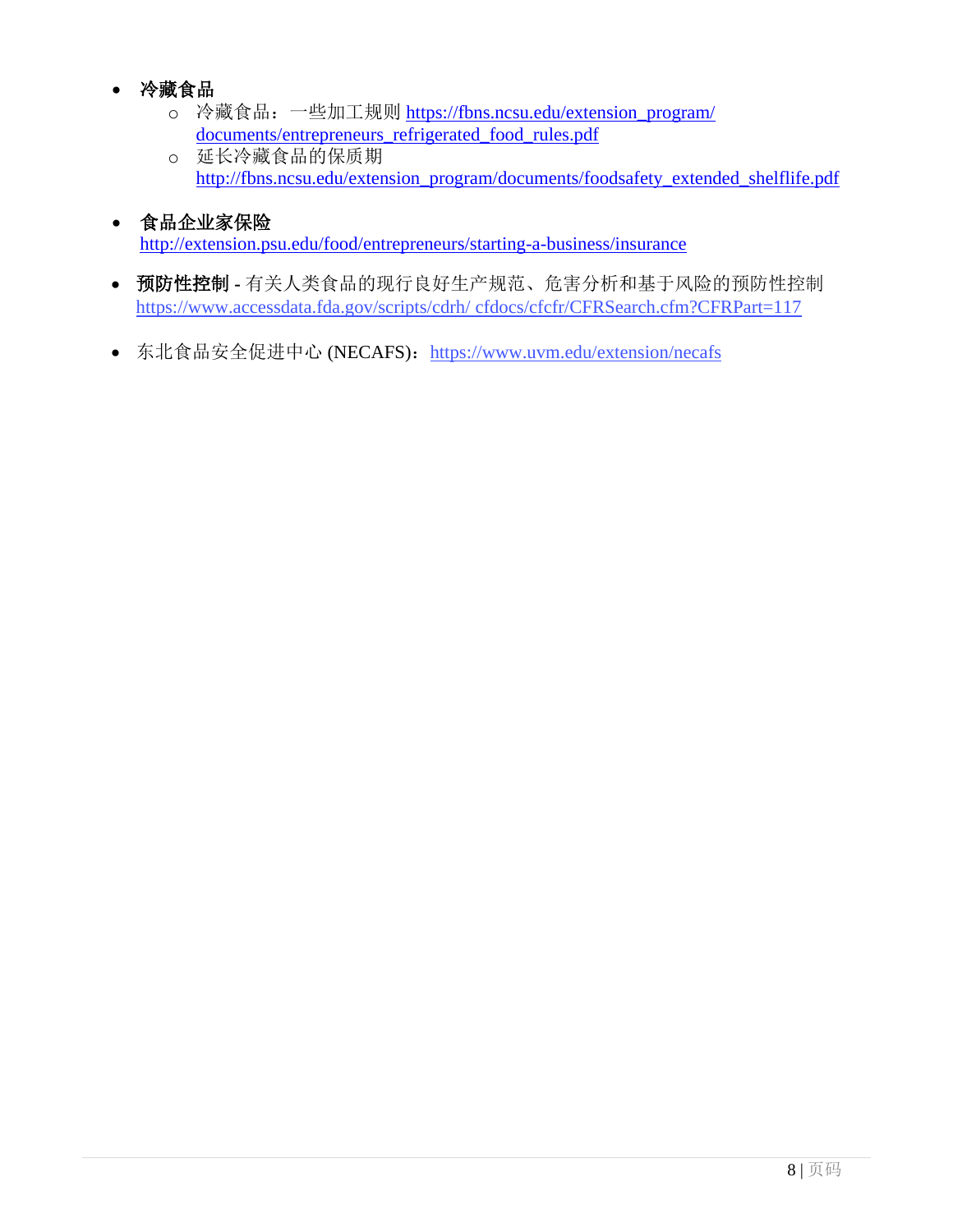#### 工艺主管部门

#### • 什么是工艺主管部门?

根据 FDA 的要求,用于保存的工艺规程(包括烟熏、腌制、酸化、发酵、 盐水浸泡和任何其他用以消除时间/温度控制(使耐贮藏)需求的方法)必须由合格的 "工艺主管部门"确定。合格的工艺主管部门是指通过适当的培训和经验,对密封容器 中食品的热加工要求具有专业知识,能够使用进行此类测定的设施,并由机构指定履 行特定职能的人员或组织。工艺主管部门必须验证工艺、产品安全和 HACCP 计划的充分性。

### • 您何时需要工艺主管部门?

如果您生产的食品在经过特殊工艺后耐贮藏(见上文),则需要工艺主管部门进行工 艺和产品审查并批准。

### • 谁是工艺主管部门?

使用 AFDO

食品加工部门目录可以找到工艺主管部门: <https://www.afdo.org/directories/fpa/>

纽约州食品创业中心东北食品创业中心 电话:315‐787‐2273 [电子邮件:](mailto:电子邮件：necfe@nysaes.cornell.edu) [necfe@nysaes.cornell.edu](mailto:电子邮件：necfe@nysaes.cornell.edu) 纽约州食品企业中心康奈尔大学/ NYSAES 食品研究实验室 630 W. North Street Geneva, NY 14456

缅因大学试验工厂

电话:207‐581‐3139 电子邮件: [pilotplant@maine.edu](mailto:pilotplant@maine.edu) [www.foodsciencehumannutrition.umaine.edu/food-technology/process-and-product](http://www.foodsciencehumannutrition.umaine.edu/food-technology/process-and-product-)reviews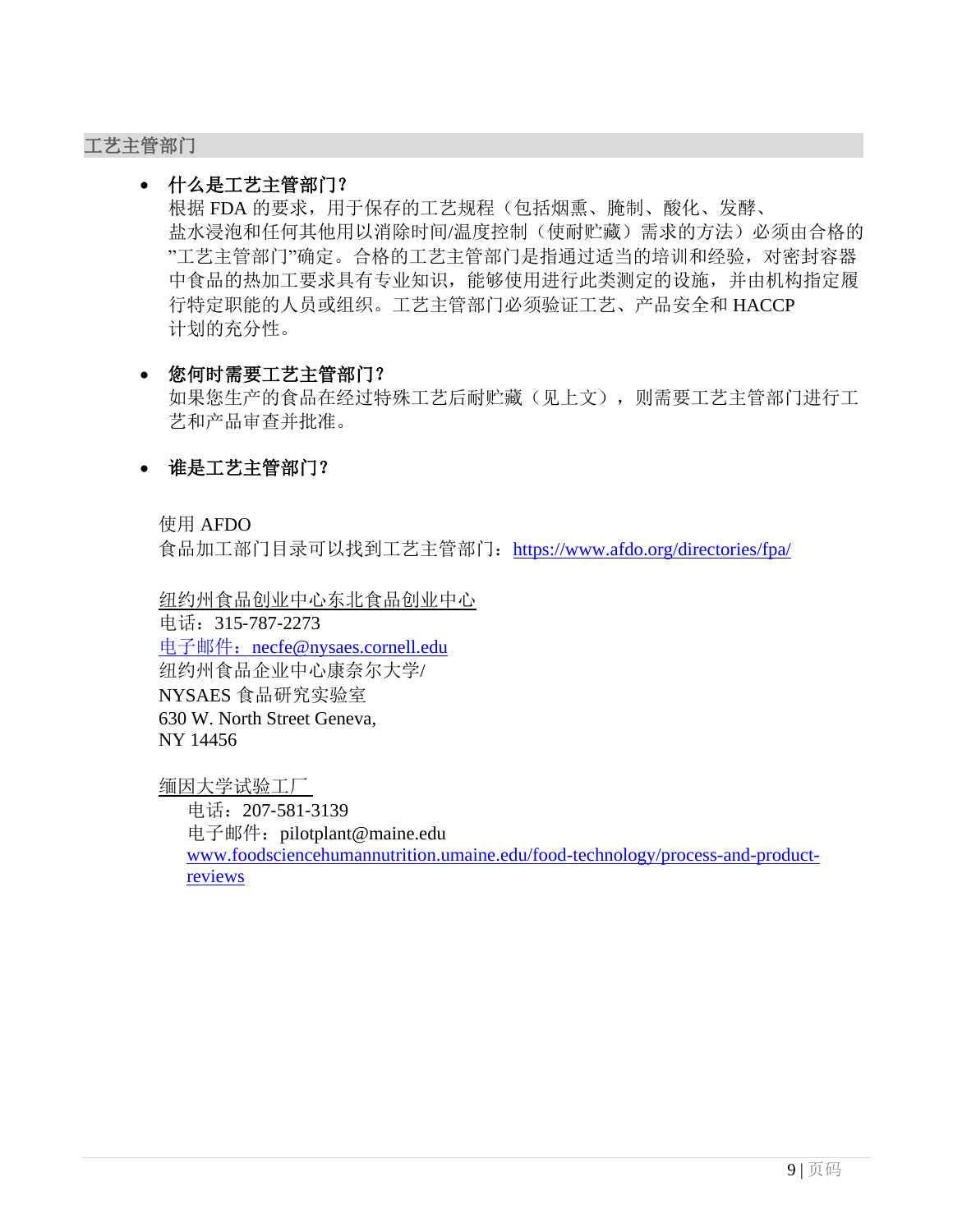食品测试实验室: 罗德岛州**/**马萨诸塞州**/**康涅狄格州

## 罗得岛州

食品和饮料顾问 **(FABCO)**

Dimitri Kazantzis 博士 电话:401-463-5784 产品开发和计算机生成营养表。

## 马萨诸塞州

#### 高级食品测试实验室:

31-B Foodmart Rd. Boston, MA 02118 电话: 617-269-6424 传真: 617-268-1635

### 分析测试实验室

345 Trapelo Rd. Belmont, MA 电话: 617-484-7400

### 海洋生物实验室

16 East Main Street Gloucester, MA 电话: 978-281-0222 传真: 978-283-6296

## 食品研究实验室

130 Newmarket Square #3 Boston, MA 电话: 617-442-3322

### **G** 和 **L** 实验室

246 Arlington Street Quincey, MA 02170 电话: 617-328-3663

## 克鲁格食品实验室

21 Alpha Rd. #D Chelmsford, MA 01824 电话: 978-256-1220 传真: 978-256-1222